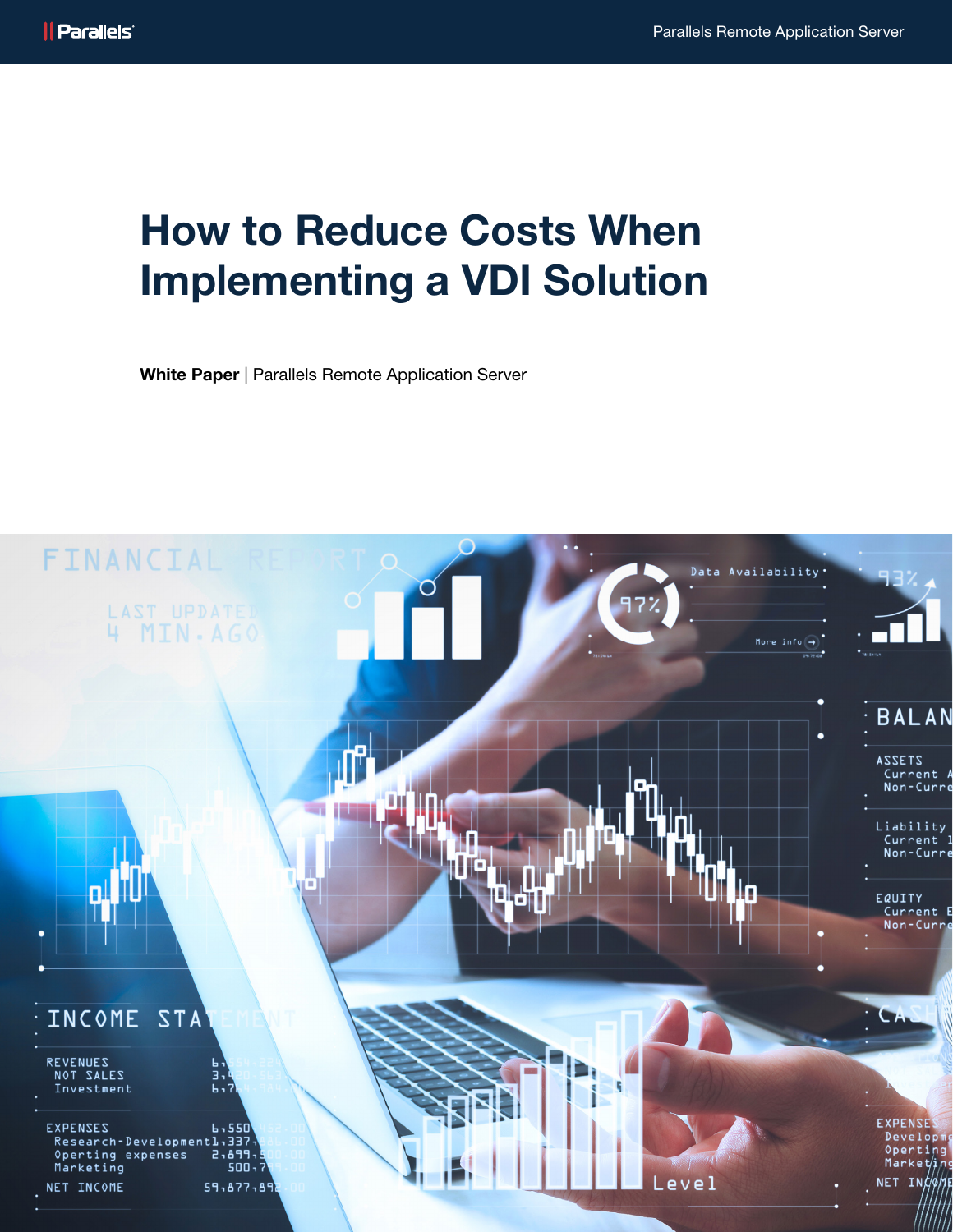### Introduction

The shift to remote work in 2020 was one of the most significant long-term effects of the COVID-19 pandemic, and consequently, the demand for remote and hybrid work options will likely keep growing in 2022 and beyond.

It goes to follow that the desire for cost-effective technology solutions that facilitate and enhance remote work will increase as well.

A recent Gallup poll found that [91% of workers](https://news.gallup.com/poll/355907/remote-work-persisting-trending-permanent.aspx) who are currently working remotely hope to continue to do so at least some of the time going forward, and over  $54\%$ would like the option of a [hybrid work environment.](https://www.parallels.com/blogs/ras/hybrid-working-model/) 

In fact, [Gartner forecasted](https://www.gartner.com/en/newsroom/press-releases/2021-06-22-gartner-forecasts-51-percent-of-global-knowledge-workers-will-be-remote-by-2021) that 51% of global knowledge workers would be remote by the end of 202, while a spring 2021 survey reported that [65% of workers](https://www.flexjobs.com/blog/post/flexjobs-survey-finds-employees-want-remote-work-post-pandemic/) want to remain remote after the pandemic. And companies are responding to those demands—one study found that that [70% of companies](https://www.hrdive.com/news/most-us-employers-with-flexible-work-plans-choose-hybrid-work-mercer-says/603304/) plan to adopt hybrid work model going forward.

Enabling remote work and hybrid work options has become essential for companies to compete for and retain top employees. Companies that wish to retain current employees and hire best-in-class talent must offer greater flexibility and the improved work-life balance that often stems from remote work possibilities.

The intersection of necessary shifts in the workplace, increasing demand for remote and hybrid work options, and a desire for more efficient and effective technology is where virtual desktop infrastructure (VDI) comes into play.

# The Current State of VDI

VDI is a [desktop virtualization technology](https://searchvirtualdesktop.techtarget.com/definition/virtual-desktop-infrastructure-VDI) that allows for an operating system (often Microsoft Windows) to run and be managed in a separate data center instead of on an end user device itself.

While VDI first emerged [in the early 2000s,](https://www.shells.com/l/en-US/blog/Demystifying-DaaS-and-VDI) the pandemic led to a spike in usage as businesses needed solutions to enable remote work—and fast.

Data indicates that [69% of businesses](https://www.spiceworks.com/marketing/reports/state-of-virtualization/) adopted some form of virtualization technology by the end of 2021, while a recent Parallels® survey found that remote work, security concerns, and flexibility are [major drivers](https://www.parallels.com/blogs/ras/vdi-survey-2021/) towards the adoption of VDI solutions. The VDI marketplace expected to reach [\\$13.45 billion USD](https://www.marketsandmarkets.com/Market-Reports/desktop-virtualization-market-137215705.html) by 2022 and up to [\\$30 billion by 2026.](https://www.globenewswire.com/news-release/2021/08/13/2280485/0/en/With-17-CAGR-Growth-Virtual-Desktop-Infrastructure-VDI-Market-Size-Will-Reach-USD-30-Billion-Value-by-2026-Facts-Factors.html)

Employees with VDI management skills are also some of the most [in-demand new hires](https://www.techrepublic.com/article/the-most-in-demand-it-staff-companies-want-to-hire/) in the IT industry as companies are increasingly turning to VDI as a solution to the challenges posed by today's work environments.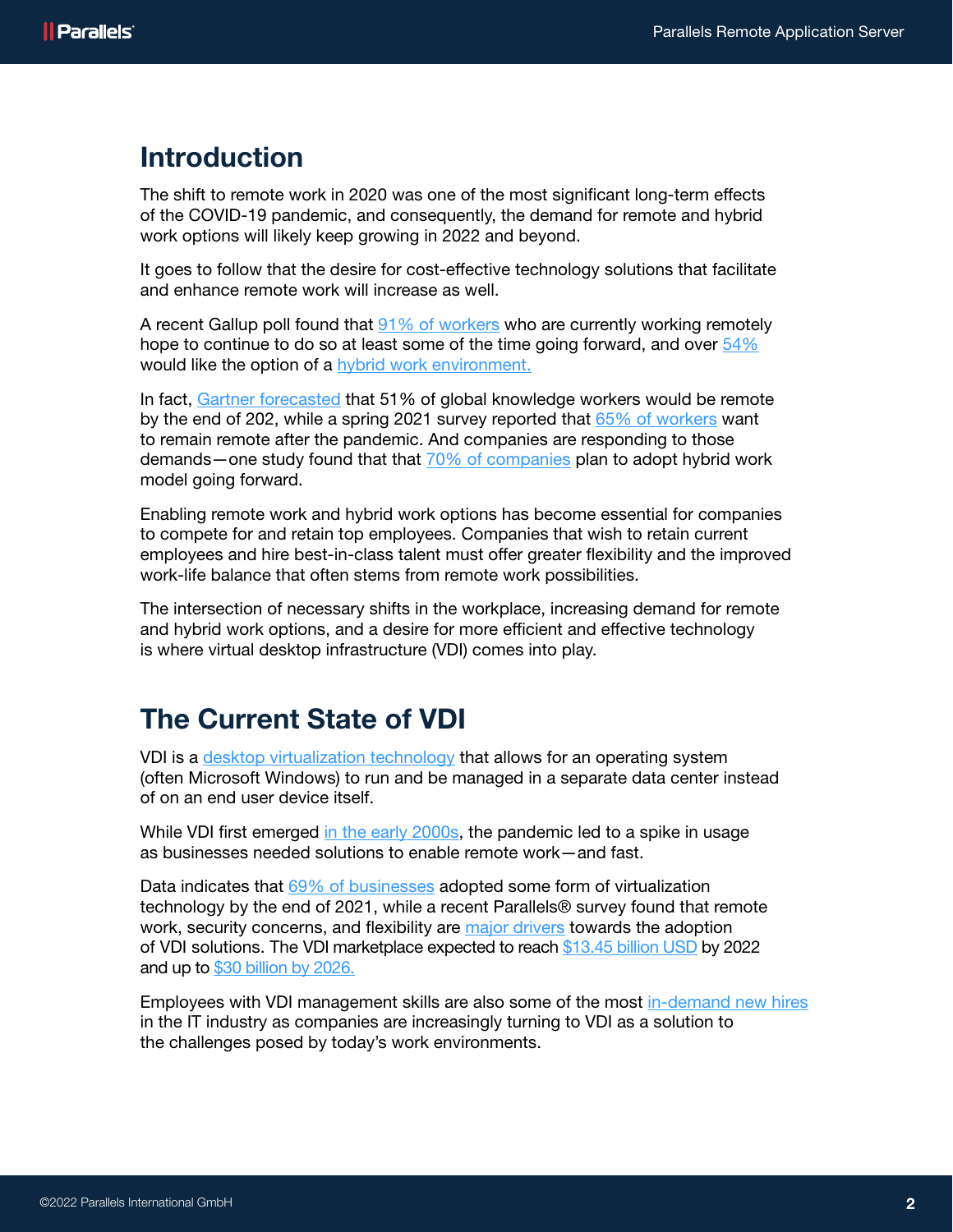In this white paper, we'll explore how to reduce costs for virtual desktop infrastructure (VDI) and how a VDI solution like [Parallels® Remote Application Server \(RAS\)](https://www.parallels.com/products/ras/remote-application-server/) can be implemented in a cost-effective manner that increases productivity, flexibility, and accessibility for remote teams in both the short- and long-term.

### Top Benefits of VDI for Businesses

Implementing a VDI solution can yield significant benefits for organizations by increasing end-user access to improve productivity, centralizing IT management, and boosting security.

Key benefits of VDI include:

- Enabling remote work via anywhere, anytime access. VDI solutions provide employees with access to business-critical software applications and even full desktops so they can effectively perform their job regardless of whether they are in the office, at home, or in another location.
- Allowing for BYOD programs. Since VDI enables IT teams to efficiently manage a bring your own device (BYOD) policy thanks to the centralized device management options, it makes **BYOD** a more realistic option for many organizations.
- Enhanced data security. With VDI, no data is stored on the device that's used to access an application or desktop. This helps ensure that sensitive data is not compromised if a device is lost, stolen, or damaged.

VDI solutions also offer [additional security measures](https://www.parallels.com/products/ras/remote-application-server/#pervasiveSecurity) like highly granular permission policies, Secure Sockets Layer (SSL) protection, Federal Information Processing Standards (FIPS) 140-2 encryption, and multi-factor and smart card authentication.

• Centralized application and device management. Since VDI solutions allow for the maintenance and replacement of applications and devices from one source rather than individually at each endpoint or user, IT management is simplified.

IT can easily add and remove users, and new desktops can be up and running swiftly so there is little to no drop in productivity and minimal effect on IT bandwidth.

• Multi-cloud ready. Companies adopting a [multi-cloud strategy](https://www.parallels.com/blogs/ras/multi-cloud-strategy/) can leverage VDI to build a centralized, efficient solution for these types of deployments.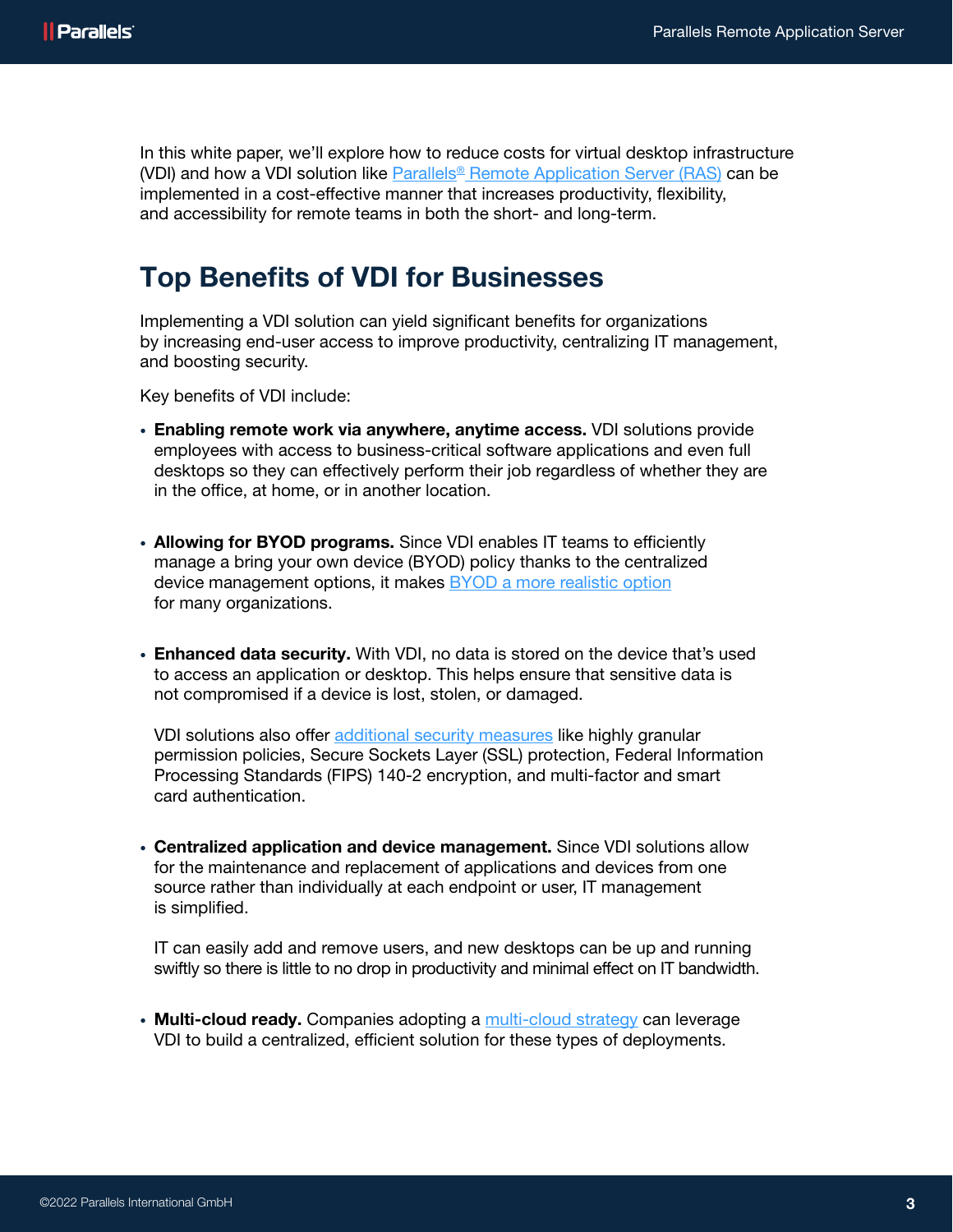## Top 3 Cost Barriers to Investing in a VDI Solution

Despite their benefits, VDI solutions are perceived as [notoriously expensive](https://www.networkcomputing.com/data-centers/calculating-true-cost-vdi) and complicated to implement and use, with [high start-up costs.](https://www.trustradius.com/virtual-desktop-infrastructure-vdi)

These factors make cost one of the most significant barriers to implementing a VDI solution. While implementing a VDI solution offers many benefits, the price of the solution itself and any additional licenses or hardware needed can be considerable.

There is also the additional cost of the resources needed to manage the VDI solution. This can be time-consuming, and typically requires advanced IT skills. Companies may have to hire this talent in-house or contract with a third-party vendor to provide it for them.

There are three other main sources of costs when it comes to VDI implementation.

#### 1. Out-of-Box Licenses and User Costs

VDI vendors license their products in [several different ways.](https://www.software2.com/resource-centre/vdi/vdi-implementation-cost) Your VDI solution may require various types of licenses, including but not limited to:

- Licenses for end-user/endpoint devices. If you are using a desktop based VDI, each device or user endpoint may require an individual license.
- Licenses for each server. If you are using a server based VDI like a remote PC or desktop running in a server operating system that is only available to a single user at a time, then you likely need a license for each server involved in your set-up.
- Licenses per session. If you opt for a non-persistent or session based VDI, your costs will likely depend on the number of sessions you need to run concurrently.

You'll also need licenses for the various software you intend to use with your VDI set-up. For instance, if your organization needs to run Windows on machines powered by VDI, then you will need a virtual desktop access (VDA) license for Windows OS.

### 2. Server Infrastructure and Hardware

Depending on your company's current resources, upgrades or additions to your existing servers and hardware may play a role in the total cost of implementing a VDI solution.

While it may be possible to use your current hardware with a new solution, you may need to [purchase servers](https://searchvirtualdesktop.techtarget.com/feature/How-to-keep-VDI-costs-to-a-minimum?src=8747183#orig) with the necessary amount of processor and memory resources, high-performing storage arrays, and other components, such as network switches, storage controllers, and power supplies.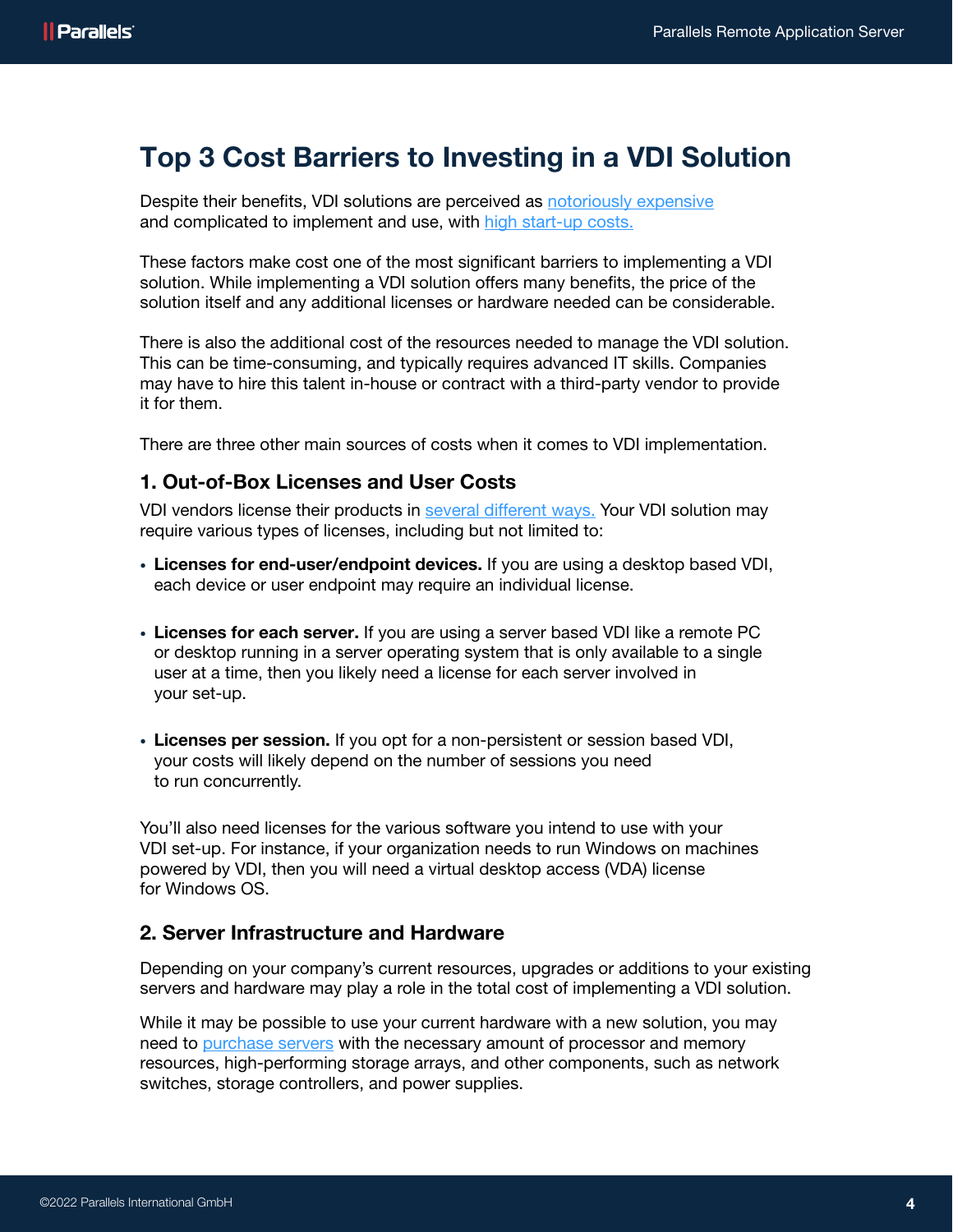You can also adopt a [cloud-based strategy](https://www.parallels.com/blogs/ras/vdi-in-the-cloud/) as part of your VDI infrastructure, which may involve less hardware but will require subscription costs and other expenses.

You may also need to purchase new devices for your team to use remotely if your company chooses not to (or cannot, for certain reasons) implement a BYOD policy.

### 3. IT Resources

Once you have a solution in place, your IT team will need to manage it. The costs of planning, deploying, and maintaining a virtualized desktop environment can be complex and [expensive.](https://searchvirtualdesktop.techtarget.com/feature/How-to-keep-VDI-costs-to-a-minimum) In some cases, you may need to hire a consultant or third-party service to manage the VDI solution.

VDI solutions are often perceived as difficult to manage or overly complicated. Tasks such as moving virtual machines, managing desktops, and balancing resource allocation can require significant bandwidth and expertise.

IT departments also must [maintain](https://insights.samsung.com/2021/07/21/the-it-managers-guide-to-setting-up-virtual-desktop-infrastructure-2/) the hardware and software, troubleshooting any issues and ensuring that the latest patches and updates are applied, and scale the solution as business needs and requirements change. And they must do all this while still ensuring the reliable delivery of high-performance desktops and end-user compliance.

## How Implementing a VDI Solution Can Reduce Costs

While the cost barriers covered above are certainly factors to consider, there are also several ways that implementing a VDI solution can [reduce technology costs](https://www.parallels.com/products/ras/capabilities/vdi-cost/) over time.

### Enable the Use of Thin Clients and Legacy Hardware

Implementing a VDI solution can allow your company to invest in thin clients. These devices are lightweight machines that run on resources stored on a central server or remote computer to handle their application processing. One example is the Google Chromebook, which runs on Google's operating system, Chrome OS.

Using [thin clients or ultra-thin clients](https://www.pcmag.com/encyclopedia/term/thin-client) can help reduce the costs of implementing a VDI. This is because VDI solutions do not need to run a full operating system on the device itself, so the devices used can be thinner.

Thin clients tend to be [less expensive](https://thinktechadvisors.com/2020/05/pros-cons-of-thin-client-devices/) and, depending on your company's policies, may allow employees to use their existing devices or otherwise foster a BYOD environment. VDI also enables companies to repurpose older machines or continue using legacy devices, thereby reducing hardware costs.

If you require all employees to use the same company-provided devices, a VDI solution may also allow your organization to transition to a full thin client fleet, which can be more cost-effective in the long run.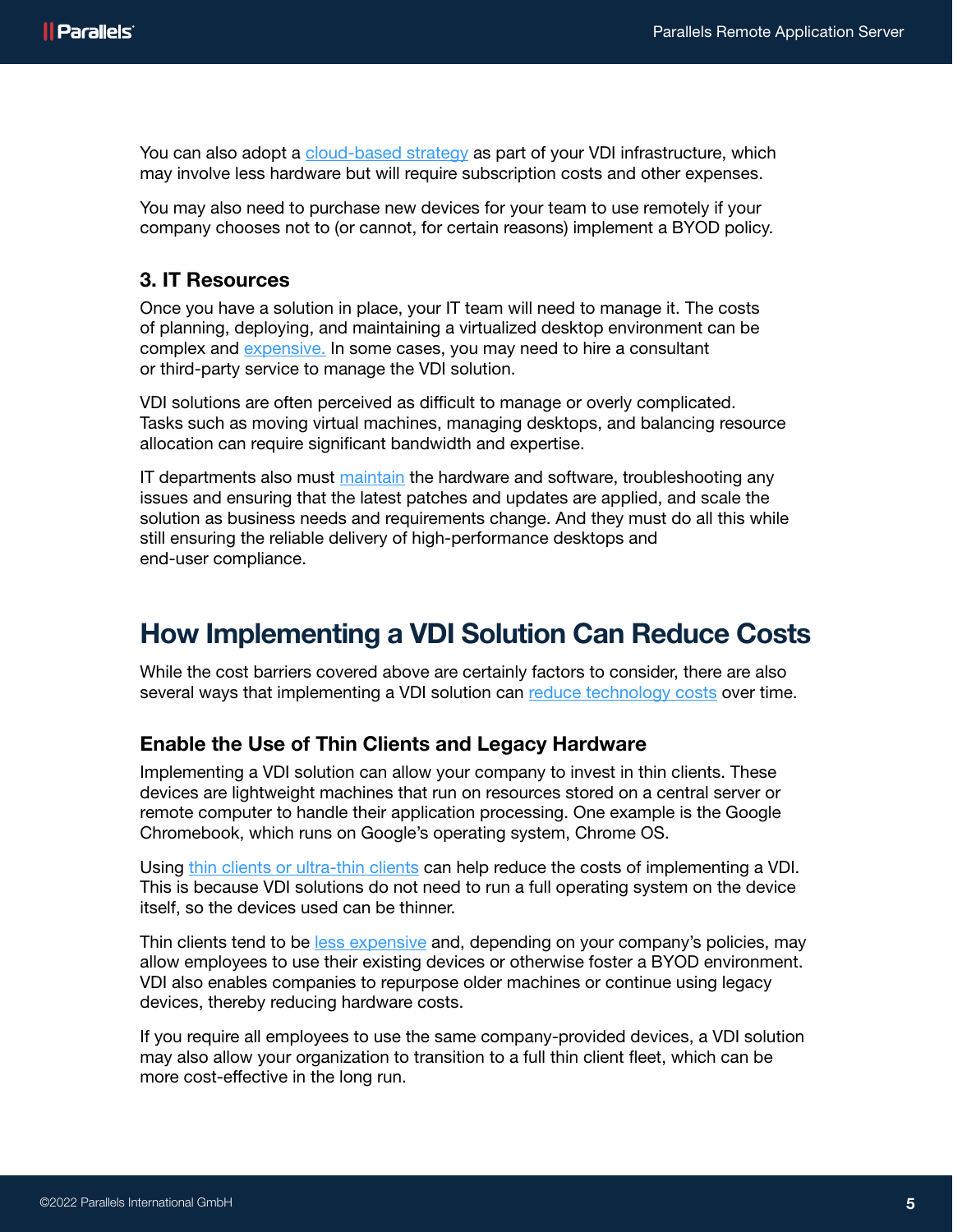### Reduce the Number of Software Licenses Required

VDI solutions enable workers to access work applications on multiple devices. But rather than requiring multiple licenses per application (e.g., one license per device used), VDI enables a user to access the same instance of that application across multiple devices, which helps reduce the number of licenses needed for some applications.

For example, if your company uses multiple on-premises applications to get work done and you pay for these applications on a per-license basis, then a VDI can offer significant cost savings.

Applications that require licenses per user, e.g., the Microsoft Office suite, can be accessed as usual via a VDI solution.

#### Extend the Lifespan of Legacy Software

VDI enables remote access to any on-premises legacy applications your organization uses. This enables you to extend the lifespan of these applications and delay shifting to cloud-based applications, [which can be an expensive investment](https://www.zdnet.com/article/cloud-computing-more-costly-complicated-and-frustrating-than-expected-but-still-essential/) you may not have the current resources for, or the bandwidth to plan and implement.

This means that you can avoid buying new software licenses for remote users and/or additional installations on more devices or finding and implementing new solutions that work in today's remote and hybrid business environments.

### Lower Hardware Costs

A VDI solution can lower technology costs and minimize a company's hardware footprint by enabling a workforce to use a BYOD program, thin clients, or other less costly devices while still allowing them to access applications or desktops used at on-site company facilities.

This is because VDI solutions centralize computing power in one location where it is accessed on an as-needed basis versus on individual workstations or devices. As a result, employees can use devices they already own and are comfortable with, while companies can continue using older hardware, rather than having to purchase new devices for remote workers.

#### Help Prevent Security Breaches

VDI solutions can streamline organizational cybersecurity. Security controls such as antivirus protection and malware monitoring are managed from a central location, and data can be remotely wiped from lost, stolen, or otherwise compromised devices.

Improved cybersecurity measures can help save on overall IT costs. With security becoming an increasingly significant business concern and cybercrime predicted to cost [\\$10.5 trillion](https://cybersecurityventures.com/hackerpocalypse-cybercrime-report-2016/) by 2025, putting measures in place now is paramount.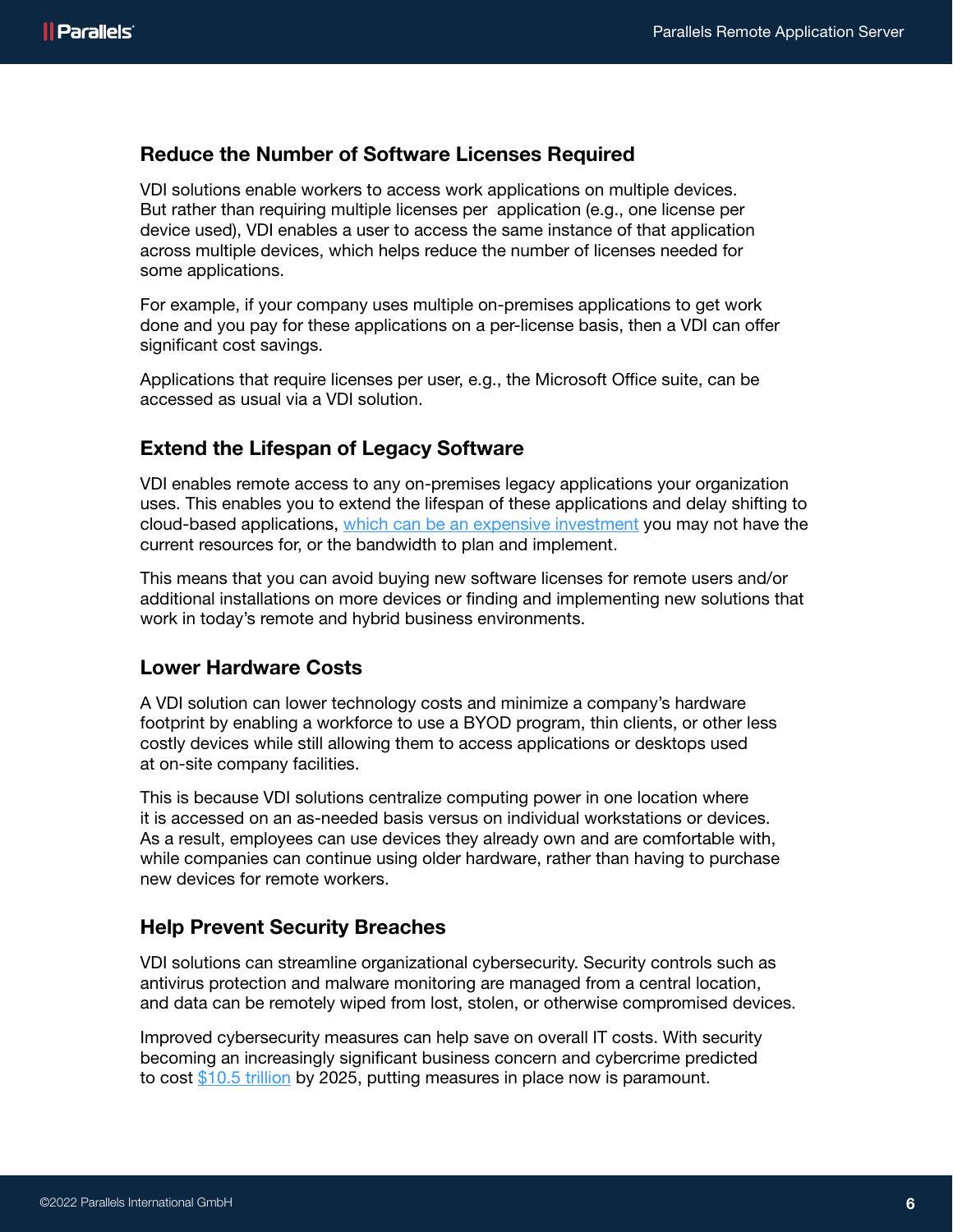VDI [helps protect](https://www.techtarget.com/searchsecurity/tip/Security-benefits-of-virtual-desktop-infrastructures) companies with remote workers from data breaches and other cybercrime in several ways, including:

- Enabling centrally managed IT configurations. This includes ensuring the installation and application of the latest security patches, updates, and applications.
- Remotely storing all data. In the case of a worker's device getting lost, stolen, damaged, or otherwise compromised, the organization remains protected.
- Isolating critical data and software. Software applications and data are only accessed in a virtual environment, so IT can easily monitor, audit, and otherwise control critical data and applications.

### Reduce IT Workload and Increase Agility

A VDI solution can enable your company's IT department to be [more agile](https://www.parallels.com/products/ras/remote-application-server/#technologyAgility) and reduce IT staffing hours or workload due to ease of maintenance and deployment of new applications or updates. This can result in lower payroll costs as well as increased IT bandwidth for other more fruitful activities or tasks, such as:

- Faster issue resolution. VDI solutions can provide root cause analysis of connectivity problems and other technical issues, facilitating quick resolution of problems and minimizing interruptions.
- Improved monitoring, reporting, and analysis. With VDI, IT admins can see an indicative and quantitative measure of the user experience with complete overviews of session details via features such as the [Parallels RAS UX Evaluator,](https://kb.parallels.com/en/125072) which improves service delivery. They can also proactively check user sessions and determine which users might need additional resources or assistance.
- Productivity enhancement. IT admins can centrally monitor key productivity metrics such as incoming and outgoing data within sessions, available bandwidth and usage, network latency, and user connection flow (e.g., the reasons behind reconnects and disconnects).

This helps ensure that user productivity isn't heavily impacted by technical issues and allows IT to quickly address and solve user problems should they arise.

### Parallels RAS: A Cost-Effective VDI Solution for Today's Remote and Hybrid Workforce

Parallels RAS is a simple, yet robust and [cost-effective VDI solution](https://www.parallels.com/products/ras/capabilities/vdi-cost/) designed to support the needs of today's increasingly distributed workforce. It can help immediately reduce VDI costs in two key ways: